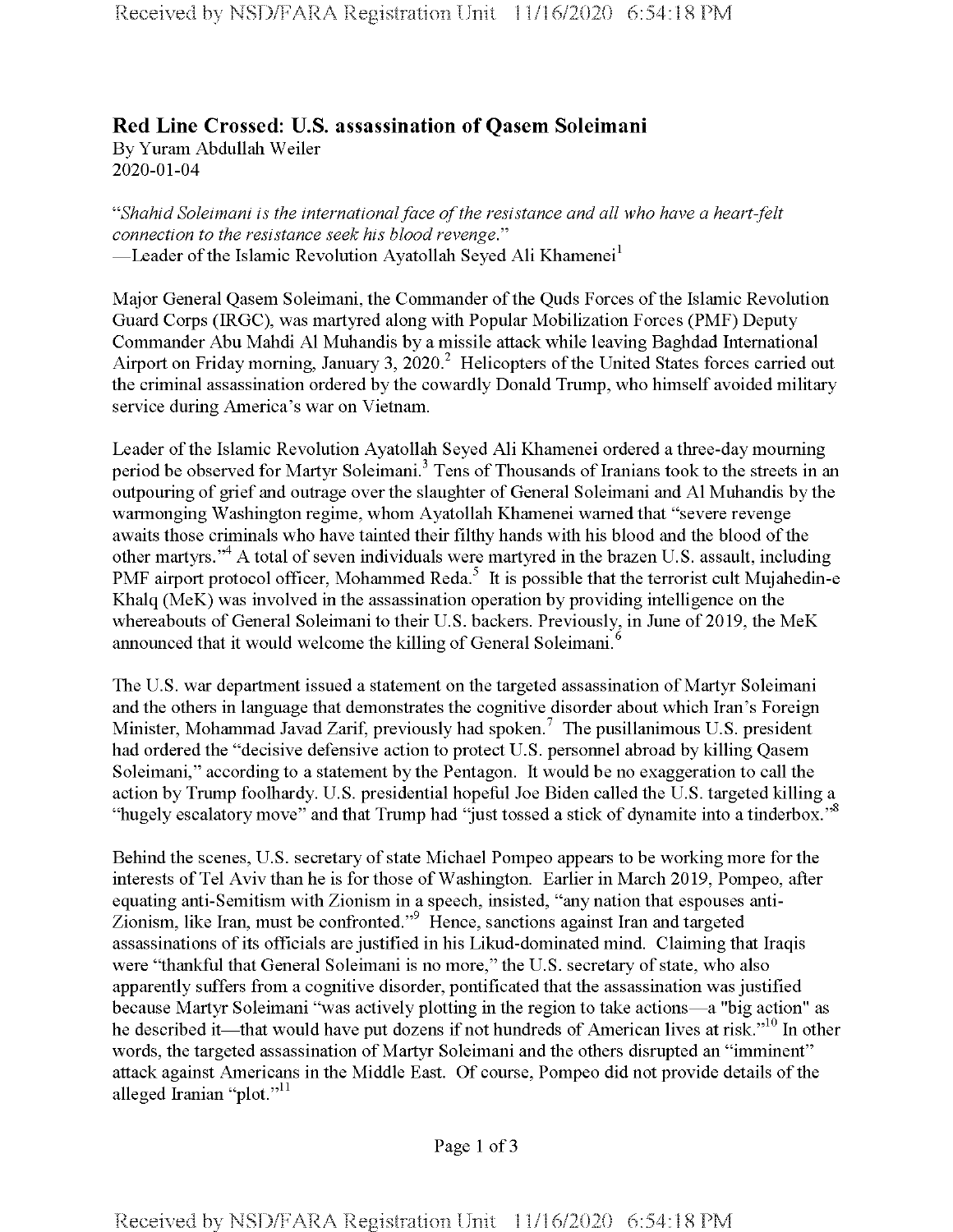Following unrest in Iran due to fuel price hikes in November 2019, IRGC Commander General Hossein Salami warned the U.S. and the Israeli entity of crossing Iran's red lines.<sup>12</sup> However, it is not clear at all that the Trump regime understands, or for that matter is capable of understanding just what Iran's red lines are. Former Pentagon adviser Jasmine El Gamal ofthe Atlantic Council commented that "it is not clear that this administration — or any administration — understands what Iran's own red lines are."<sup>13</sup> By martyring General Soleimani, the U.S. crossed one of Iran's red lines, according to adviser to Iranian President Hassan Rouhani Hesameddin Ashena.<sup>14</sup> Unfortunately by shredding the JCPOA, Trump has cut off any hope of direct communication with President Rouhani, who emphasized, "The great nation of Iran will take revenge for this heinous crime."<sup>15</sup>

Before crossing the "Red Line," the Washington regime would have been well-advised to have studied the 2002 U.S. war game, *Millennium* Challenge, in which the Blue army representing the U.S. was pitted against the Red army, which represented a "rogue" Middle Eastern country. While the adversary of the U.S. was not specified, it was clear that the intention was Iran, since the scenario centered on regime change and opening shipping lanes in the Persian Gulf. Retired U.S. Marine Corps General Paul Van Riper was called back to lead the Red army against the overwhelming resources of the Blue army. By taking the initiative and using unorthodox tactics—much like those known to be developed and used by Iran—Van Riper managed to turn the tide and emerge victorious, by overloading the Blue army's Aegis radar system and sinking a total of 19 ships. "The whole thing was over in five, maybe ten minutes," Van Riper explained. But the wargame controllers refused to accept defeat, and by "refloating" the sunken ships and restricting Van Riper's winning tactics, managed to create an artificial win for the Blue army.<sup>16</sup>

Did the U.S. learn anything from Millennium Challenge? The answer is an unequivocal no. "Nothing was learned from this," Van Riper said, adding, "A culture not willing to think hard and test itself does not augur well for the future.<sup> $17$ </sup> And it is a safe bet that the current regime in Washington holds fast to the culture of being unwilling to think hard about the consequences of crossing other nation's red lines. The attack causing the martyrdom of General Soleimani acutely demonstrates this point.

Having crossed a red line of the Islamic Republic of Iran, some thoughtful reflection by members ofthe Trump regime at this time might be well advised, before it's too late and they are forced to face those in the resistance seeking General Soleimani's blood revenge.

## **Endnotes**

<sup>&</sup>lt;sup>1</sup> "Supreme Leader: Severe revenge awaiting criminals," Islamic Republic News Agency, January 3, 2020, accessed January 3, 2020, https://en.irna.ir/news/83618349/Supreme-Leader-Severe-revenge-awaiting-criminals.

<sup>2</sup> "Senior IRGC commander Qasem Soleimani martyred in Iraq," *Islamic Republic NewsAgency,* January 3, 2020, accessed January 3, 2020, https://en.ima.ir/news/83618278/Senior-IRGC-commander-Qasem-Soleimani-martyredin-Iraq.

<sup>&</sup>lt;sup>3</sup> "Iran's Leader announces three days of public mourning on Soleimani's martyrdom," *Islamic Republic News Agency*, January 3, 2020, accessed January 3, 2020, https://en.ima.ir/news/83618338/Iran-s-Leader-announcesthree-days-of-public-mourning-on-Soleimani-s.

<sup>&</sup>lt;sup>4</sup> Supreme Leader: Severe revenge awaiting criminals," ibid.